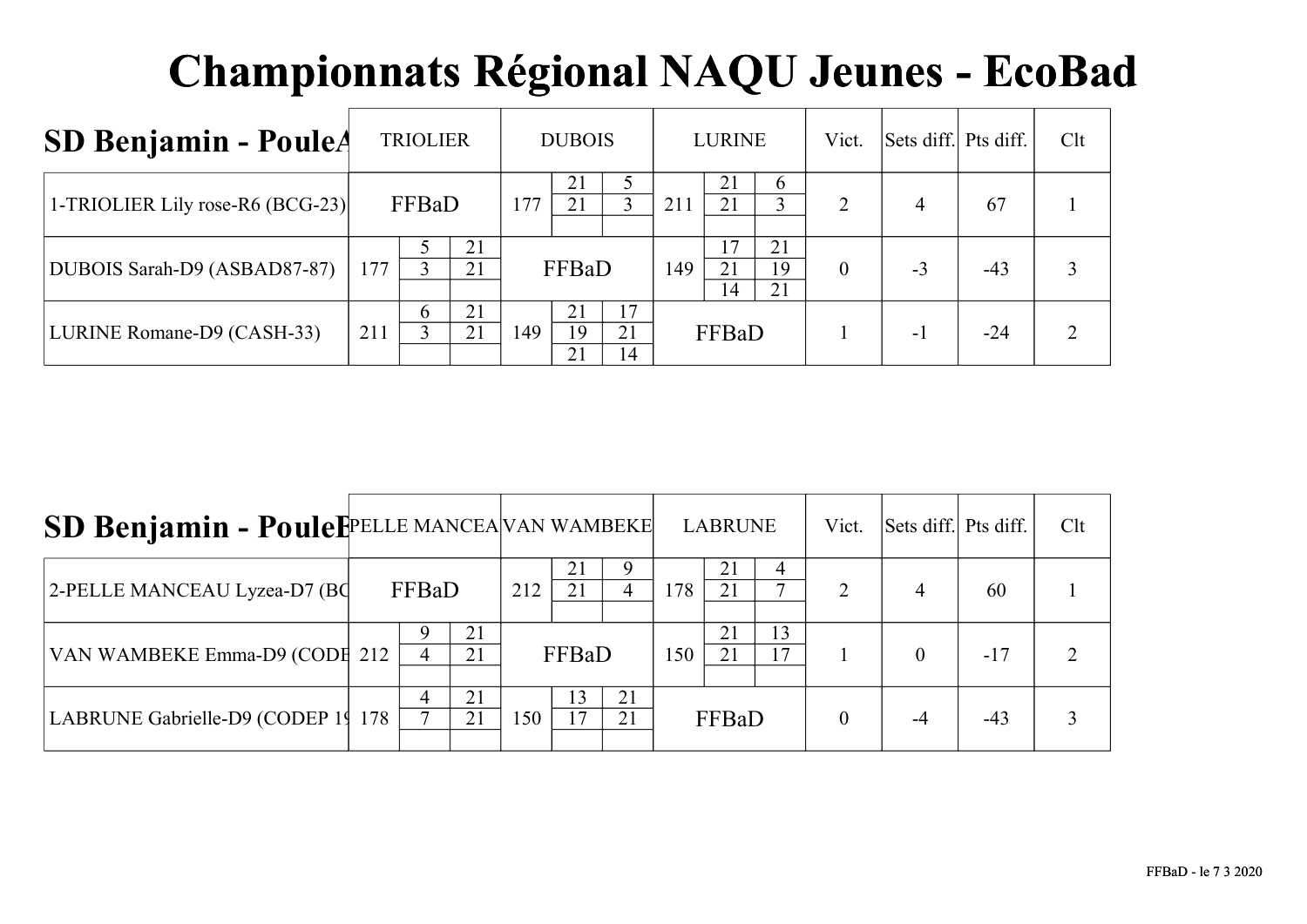| <b>SD Benjamin - Poule Q</b>       | <b>SCHMITT</b> |          |     | <b>NERISSON</b> |    |     | <b>TREHIN</b> |          | Vict. | Sets diff. Pts diff. |       | Clt |
|------------------------------------|----------------|----------|-----|-----------------|----|-----|---------------|----------|-------|----------------------|-------|-----|
| SCHMITT Lana-D8 (LVB-33)           | FFBaD          |          | 179 | 21<br>21        |    | 213 | 21<br>21      | 8        | 2     | 4                    | 57    |     |
| NERISSON Millie-D9 (CODEP 86-8 179 |                | 21<br>21 |     | FFBaD           |    | 151 | 11<br>21      | 21<br>23 | 0     | $-4$                 | $-46$ |     |
| TREHIN Cassandre-D9 (ASNBAD-4 213) | 8              | 21<br>21 | 151 | 21<br>23        | 21 |     | FFBaD         |          |       | 0                    | $-11$ |     |

| <b>SD Benjamin - PouleI</b>   |     | <b>DUMORA</b>  |                |     | <b>MORILLE</b> |                |     | <b>BOULLE</b> |                    |     | <b>DROUIN</b> |         | Vict.    | Sets diff. Pts diff. |       | Clt |
|-------------------------------|-----|----------------|----------------|-----|----------------|----------------|-----|---------------|--------------------|-----|---------------|---------|----------|----------------------|-------|-----|
| DUMORA Zoé-D8 (CASH-33)       |     | FFBaD          |                | 214 | 14<br>21<br>24 | 21<br>14<br>22 | 152 | 21<br>21      | 14<br>$\mathbf{z}$ | 180 | 21<br>21      | 9<br>9  | 3        |                      | 47    |     |
| MORILLE Leane-D9 (BCMJ-33)    | 214 | 21<br>14<br>22 | 14<br>21<br>24 |     | FFBaD          |                | 181 | 21<br>23      | 8<br>21            | 153 | 21<br>21      | 5<br>12 | 2        |                      | 38    |     |
| BOULLE Julia-D9 (CODEP 19-19) | 152 | 14             | 21<br>21       | 181 | 8<br>21        | 21<br>23       |     | FFBaD         |                    | 215 | 21<br>21      | 8<br>19 |          | $-2$                 | $-21$ |     |
| DROUIN Lilou-P10 (FCLF-87)    | 180 | 9              | 21<br>21       | 153 | 12             | 21<br>21       | 215 | 8<br>19       | 21<br>21           |     | FFBaD         |         | $\theta$ | -6                   | $-64$ | 4   |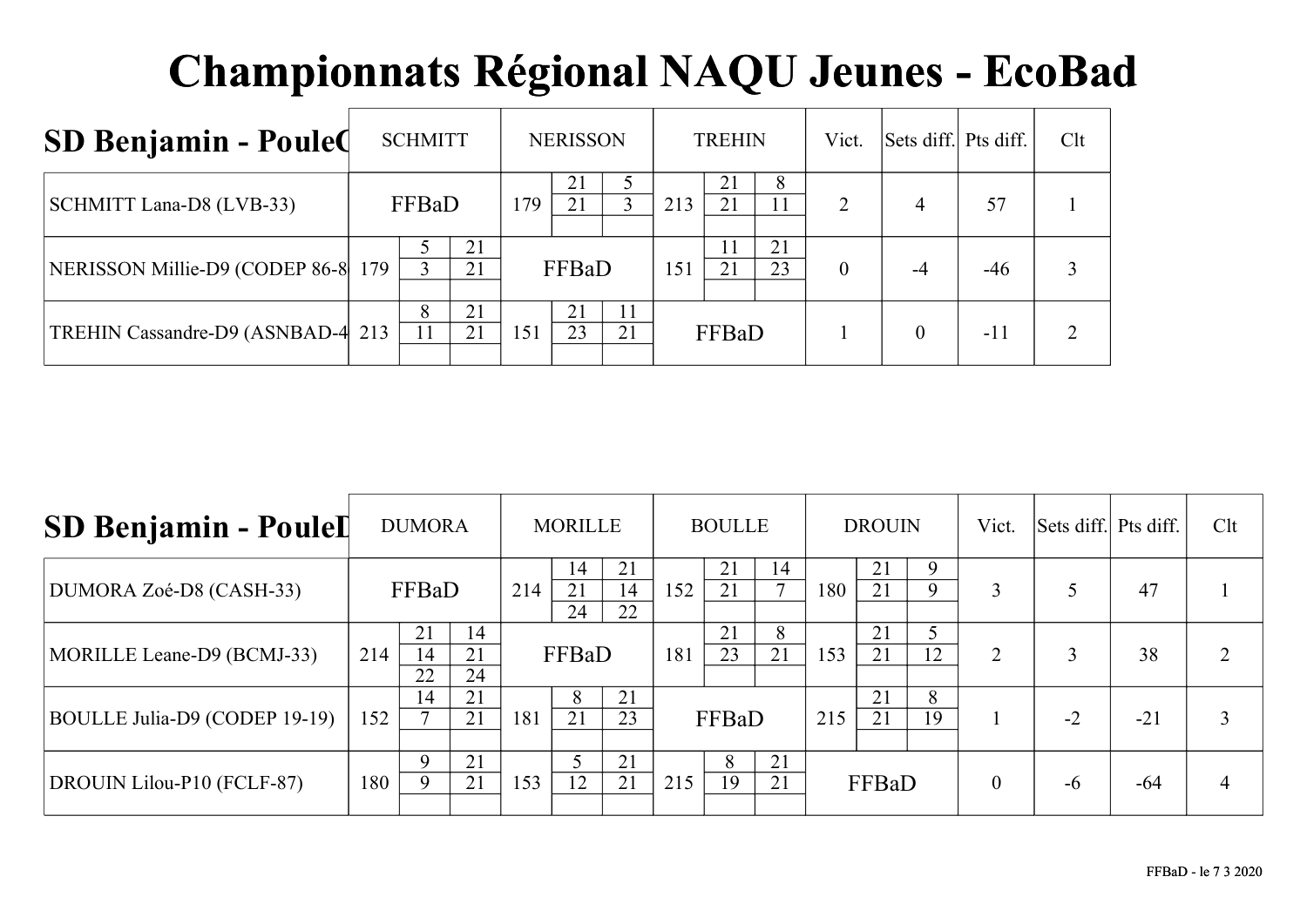| <b>SD Minime - PouleA</b>      |    | <b>HOUCHOU</b> |          |    | <b>SIMONET</b> |          |    | <b>PROUST</b> |    | Vict.    | Sets diff. Pts diff. |       | Clt                         |
|--------------------------------|----|----------------|----------|----|----------------|----------|----|---------------|----|----------|----------------------|-------|-----------------------------|
| 1-HOUCHOU Emilie-R4 (CBNM-24   |    | FFBaD          |          | 82 | 21<br>21       | 4<br>13  | 47 | 21<br>21      | 4  | 2        | 4                    | 58    |                             |
| SIMONET Chloe-D8 (BCC-16)      | 82 | 4<br>13        | 21<br>21 |    | FFBaD          |          | 17 | 21<br>21      | 11 |          |                      |       | $\mathcal{D}_{\mathcal{A}}$ |
| PROUST Abigaël-D9 (CODEP 86-86 | 47 | 4              | 21<br>21 | 17 |                | 21<br>21 |    | FFBaD         |    | $\theta$ | -4                   | $-59$ | 3                           |

| <b>SD Minime - PouleB</b>     |    | <b>MITON</b> |          |    | <b>SAUSSEZ</b> |          |    | <b>BOISSEAU</b> |   | Vict. | Sets diff. Pts diff. |                          | Clt |
|-------------------------------|----|--------------|----------|----|----------------|----------|----|-----------------|---|-------|----------------------|--------------------------|-----|
| 2-MITON Tiphaine-R6 (AMB-33)  |    | FFBaD        |          | 83 | 21             |          | 48 | 21<br>21        | 4 | 2     | 4                    | 65                       |     |
| SAUSSEZ Fany-D9 (ASNBAD-40)   | 83 |              | 21<br>21 |    | FFBaD          |          | 18 | 21<br>21        |   |       | $\theta$             | $\mathfrak{D}_{1}^{(1)}$ |     |
| BOISSEAU Coline-P10 (CASH-33) | 48 | 4            | 21<br>21 | 18 |                | 21<br>21 |    | FFBaD           |   |       | -4                   | $-67$                    |     |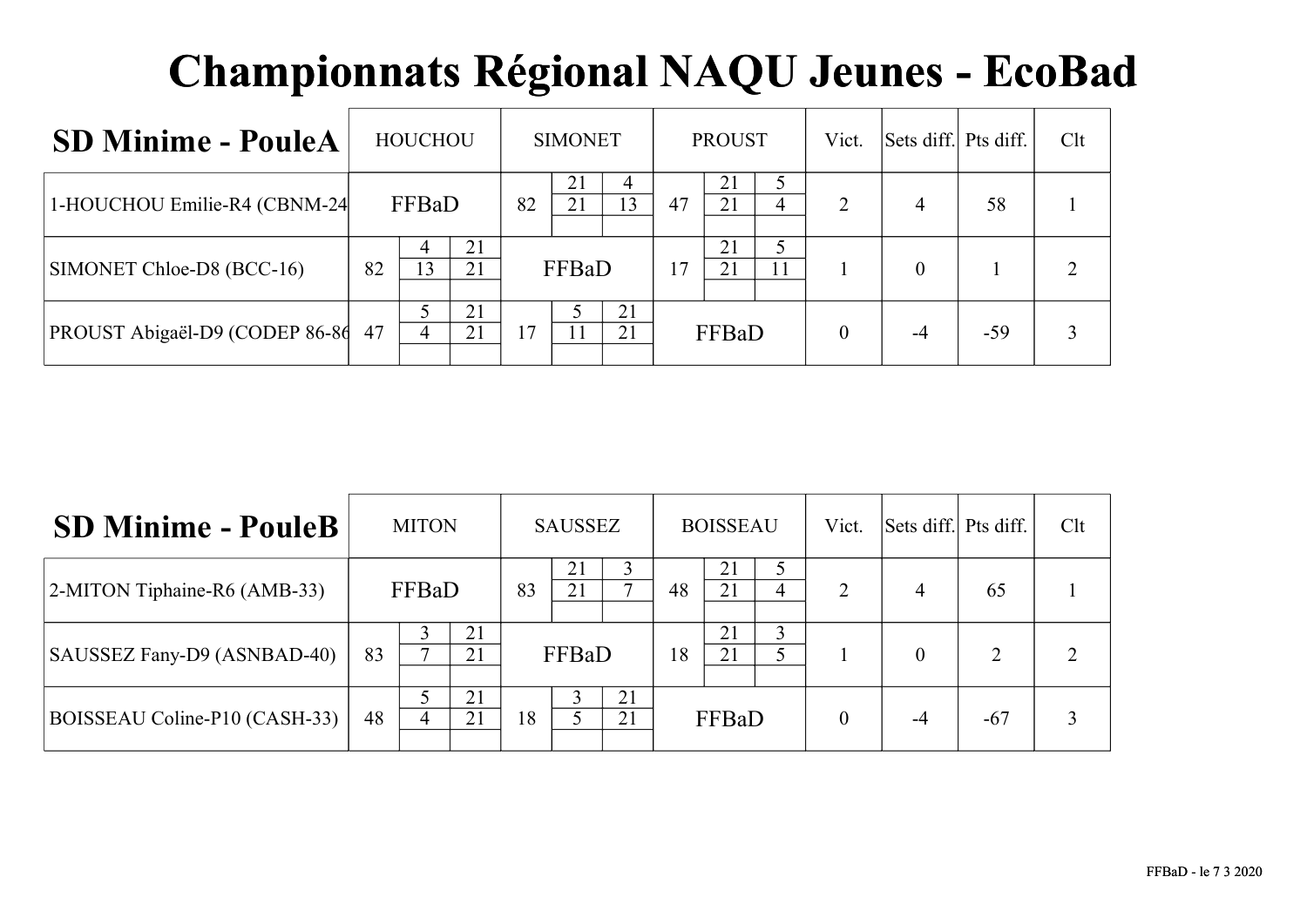| <b>SD Minime - PouleC</b>      | <b>BOUTOULLE</b>     |                |    | <b>MARQUES</b> |                |    | <b>BENARD</b>  |               | Vict. | Sets diff. Pts diff. |       | Clt                         |
|--------------------------------|----------------------|----------------|----|----------------|----------------|----|----------------|---------------|-------|----------------------|-------|-----------------------------|
| BOUTOULLE Clara-R6 (CASH-33)   | FFBaD                |                | 84 | 21<br>21       | 21<br>18<br>14 | 49 | 21<br>21       | 11<br>8       | 2     |                      | 29    |                             |
| MARQUES Louna-D8 (FCLF-87)     | 21<br>18<br>84<br>14 | 17<br>21<br>21 |    | FFBaD          |                | 19 | 21<br>19<br>21 | 16<br>21<br>⇁ |       | $\Omega$             | 11    | $\mathcal{D}_{\mathcal{L}}$ |
| BENARD Shanone-D9 (Codep 17-17 | 11<br>8<br>49        | 21<br>21       | 19 | 16<br>21       | 21<br>19<br>21 |    | FFBaD          |               |       | $-3$                 | $-40$ |                             |

| <b>SD Minime - PouleD</b>      |    | <b>GUERIN</b>  |          |    | <b>LEYREM</b> |          |    | <b>LACOUTURE</b> |          | Vict.          | Sets diff. Pts diff. |       | Clt |
|--------------------------------|----|----------------|----------|----|---------------|----------|----|------------------|----------|----------------|----------------------|-------|-----|
| GUERIN Briana-D7 (CBC-33)      |    | FFBaD          |          | 50 | 21            | 13       | 85 | 21<br>21         | 9<br>8   | $\overline{2}$ | 4                    | 45    |     |
| LEYREM Philippine-D9 (CASH-33) | 50 | 13<br>$\Omega$ | 21<br>21 |    | FFBaD         |          | 20 | 18<br>18         | 21<br>21 | $\theta$       | $-4$                 | $-26$ |     |
| LACOUTURE Salome-D9 (Codep 17  | 85 | 9<br>8         | 21<br>21 | 20 | 21<br>21      | 18<br>18 |    | FFBaD            |          |                | $\theta$             | $-19$ |     |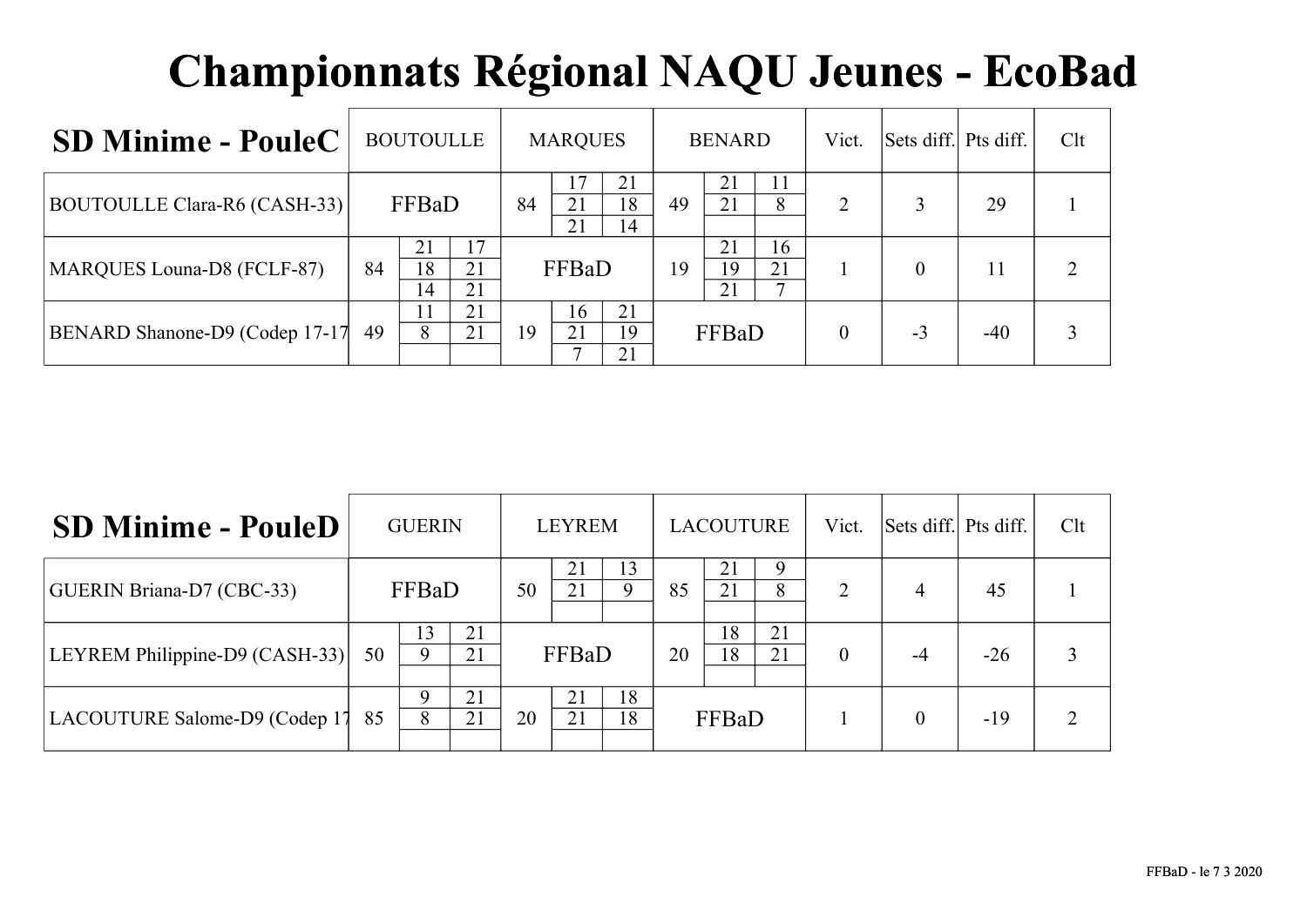| <b>SD Minime - PouleE</b>      |    | <b>MENIN</b>   |                |    | <b>VINCENT</b> |          |    | DE ARAUJO |                | Vict.          | Sets diff. Pts diff. |       | Clt |
|--------------------------------|----|----------------|----------------|----|----------------|----------|----|-----------|----------------|----------------|----------------------|-------|-----|
| MENIN Emeline-D8 (CODEP 19-19) |    | FFBaD          |                | 51 | 21<br>21       | 10<br>11 | 86 | 21<br>21  | 21<br>10<br>17 | 2              |                      | 26    |     |
| VINCENT Lea-D8 (BCG-23)        | 51 | 10             | 21<br>21       |    | FFBaD          |          | 21 | 17<br>19  | 21<br>21       | $\overline{0}$ |                      | $-27$ |     |
| DE ARAUJO Youna-D9 (CBNM-24)   | 86 | 21<br>10<br>۱7 | 11<br>21<br>21 | 21 | 21<br>21       | 17<br>19 |    | FFBaD     |                |                |                      |       |     |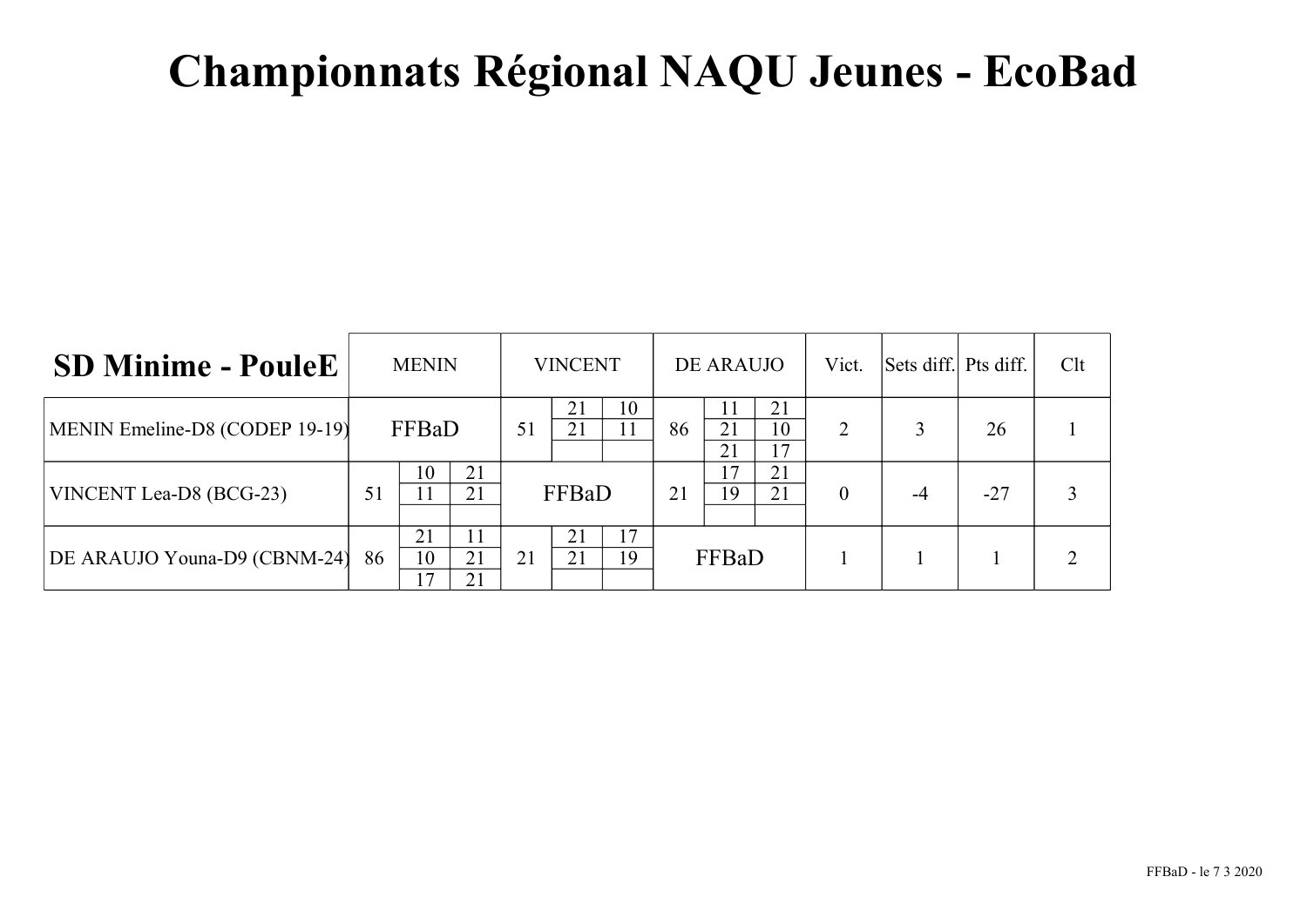| <b>SD Cadet - PouleA</b>     |     | <b>PORTET</b> |          |     | <b>BRETON</b> |          |     | <b>BESSE</b> |         | Vict.          | Sets diff. Pts diff. |       | Clt            |
|------------------------------|-----|---------------|----------|-----|---------------|----------|-----|--------------|---------|----------------|----------------------|-------|----------------|
| 1-PORTET Erine-N3 (SOUSTONSB |     | FFBaD         |          | 127 | 21<br>21      | 12       | 100 | 21<br>21     | −<br>8  | $\overline{2}$ | 4                    | 46    |                |
| BRETON Lola-R6 (UST-33)      | 127 | 12            | 21<br>21 |     | FFBaD         |          | 69  | 21<br>21     | 12<br>8 |                | $\Omega$             | 3     | $\overline{2}$ |
| BESSE Chloe-P10 (ASPBB-24)   | 100 | 8             | 21<br>21 | 69  | 12<br>8       | 21<br>21 |     | FFBaD        |         | $\theta$       | -4                   | $-49$ | 3              |

| <b>SD Cadet - PouleB</b>      |     | <b>GERMAIN</b> |          |     | <b>SOULARD</b> |          |     | <b>MARIOT-BELY</b> |          | Vict.    | Sets diff. Pts diff. |       | Clt |
|-------------------------------|-----|----------------|----------|-----|----------------|----------|-----|--------------------|----------|----------|----------------------|-------|-----|
| 2-GERMAIN Leane-R4 (BCG-23)   |     | FFBaD          |          | 128 | 21             | 10<br>12 | 101 | 21<br>21           | 12<br>3  | 2        | $\overline{4}$       | 47    |     |
| SOULARD Maelis-R6 (FCLF-87)   | 128 | 10<br>12       | 21<br>21 |     | FFBaD          |          | 70  | 21<br>21           | 14<br>12 |          | $\Omega$             | $-4$  |     |
| MARIOT-BELY Florette-D7 (CODE | 101 | 12             | 21<br>21 | 70  | 14<br>12       | 21<br>21 |     | FFBaD              |          | $\theta$ | -4                   | $-43$ |     |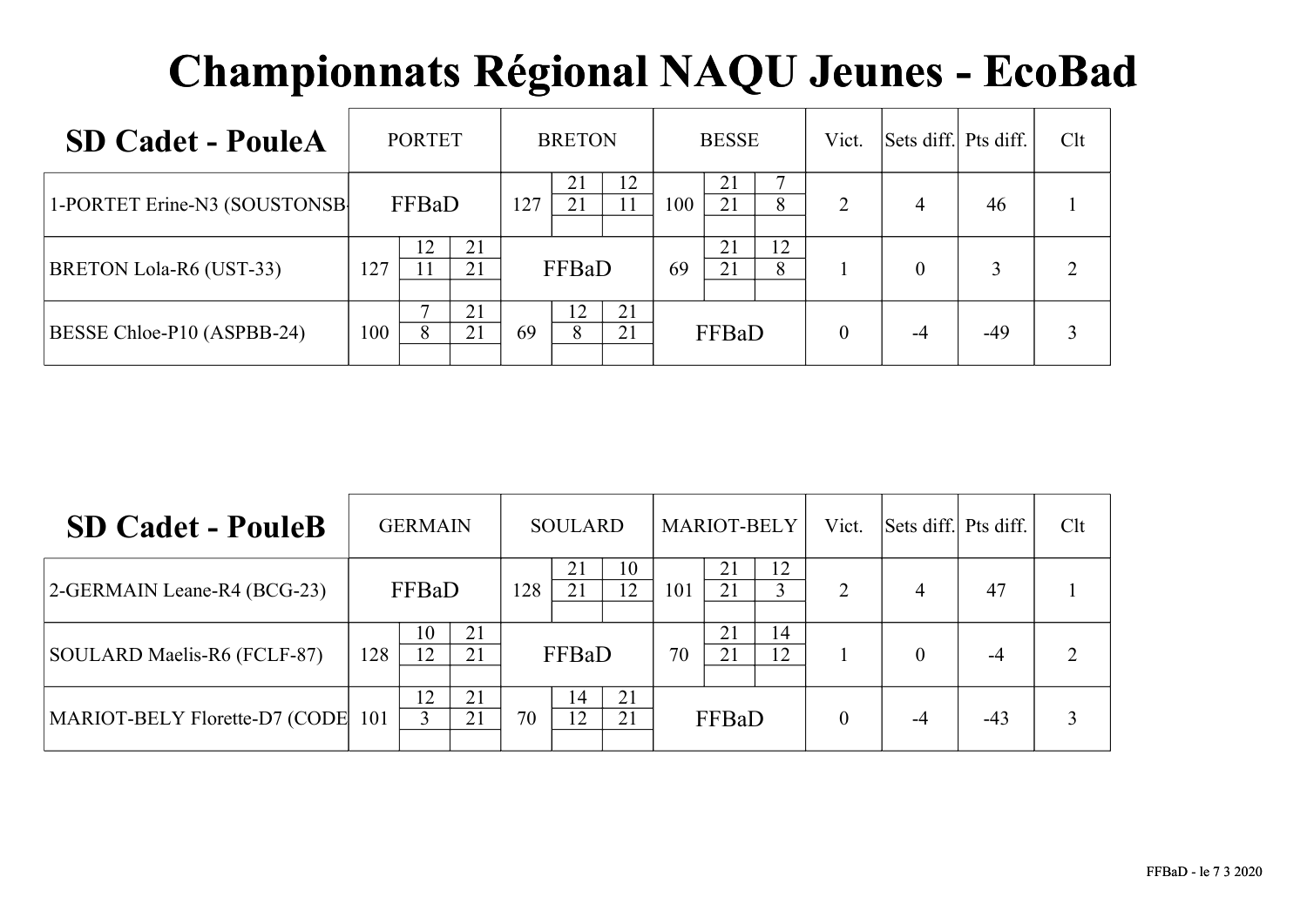| <b>SD Cadet - PouleC</b>          | <b>DECHAMBRE</b>            |     | <b>OLIVAN</b>              |                |     | <b>BREUX</b>   |                | Vict. | Sets diff. Pts diff. |       | Clt |
|-----------------------------------|-----------------------------|-----|----------------------------|----------------|-----|----------------|----------------|-------|----------------------|-------|-----|
| DECHAMBRE Noa-R4 (Codep 17-1)     | FFBaD                       | 129 | 21<br>21                   | 11<br>19       | 102 | 21<br>21       | 13<br>$\sigma$ | 2     | 4                    | 35    |     |
| OLIVAN Wendy-R5 (CASH-33)         | 21<br>11<br>19<br>21<br>129 |     | FFBaD                      |                | 71  | 20<br>21<br>21 | 22<br>13<br>14 |       | - 1                  |       |     |
| BREUX Clemence-D8 (CODEP 86-8 102 | 13<br>21<br>21<br>$\sigma$  | 71  | 22<br>13<br>$\overline{4}$ | 20<br>21<br>21 |     | FFBaD          |                | 0     | $-3$                 | $-36$ |     |

| <b>SD Cadet - PouleD</b>        | <b>DESCAT</b> |          |          | <b>ROUBINET</b> |          |          | <b>FRANCOIS</b> |                |                | <b>RAILLAT</b> |                |                | Vict.          | Sets diff. Pts diff. |       | Clt |
|---------------------------------|---------------|----------|----------|-----------------|----------|----------|-----------------|----------------|----------------|----------------|----------------|----------------|----------------|----------------------|-------|-----|
| DESCAT Clara-R4 (SMBAD-40)      |               | FFBaD    |          | 130             | 21<br>21 | 15<br>17 | 72              | 21<br>21       | 11<br>13       | 103            | 21<br>21       | 10             | $\overline{3}$ | 6                    | 53    |     |
| ROUBINET Lucie-R5 (ASCPA-33)    | 130           | 15<br>17 | 21<br>21 |                 | FFBaD    |          | 104             | 21<br>21       | 12<br>13       | 73             | 21<br>21       | 12             | $\overline{2}$ | $\mathcal{D}$        | 26    |     |
| FRANCOIS Auriane-R6 (Codep 17-1 | 72            | 13       | 21<br>21 | 104             | 12<br>13 | 21<br>21 | FFBaD           |                |                | 131            | 24<br>14<br>21 | 22<br>21<br>18 |                | $-3$                 | $-37$ | 3   |
| RAILLAT Marion-D7 (ASBAD87-87   | 103           | 10       | 21<br>21 | 73              | 12<br>11 | 21<br>21 | 131             | 22<br>21<br>18 | 24<br>14<br>21 |                | FFBaD          |                | $\mathbf{0}$   | $-5$                 | $-42$ | 4   |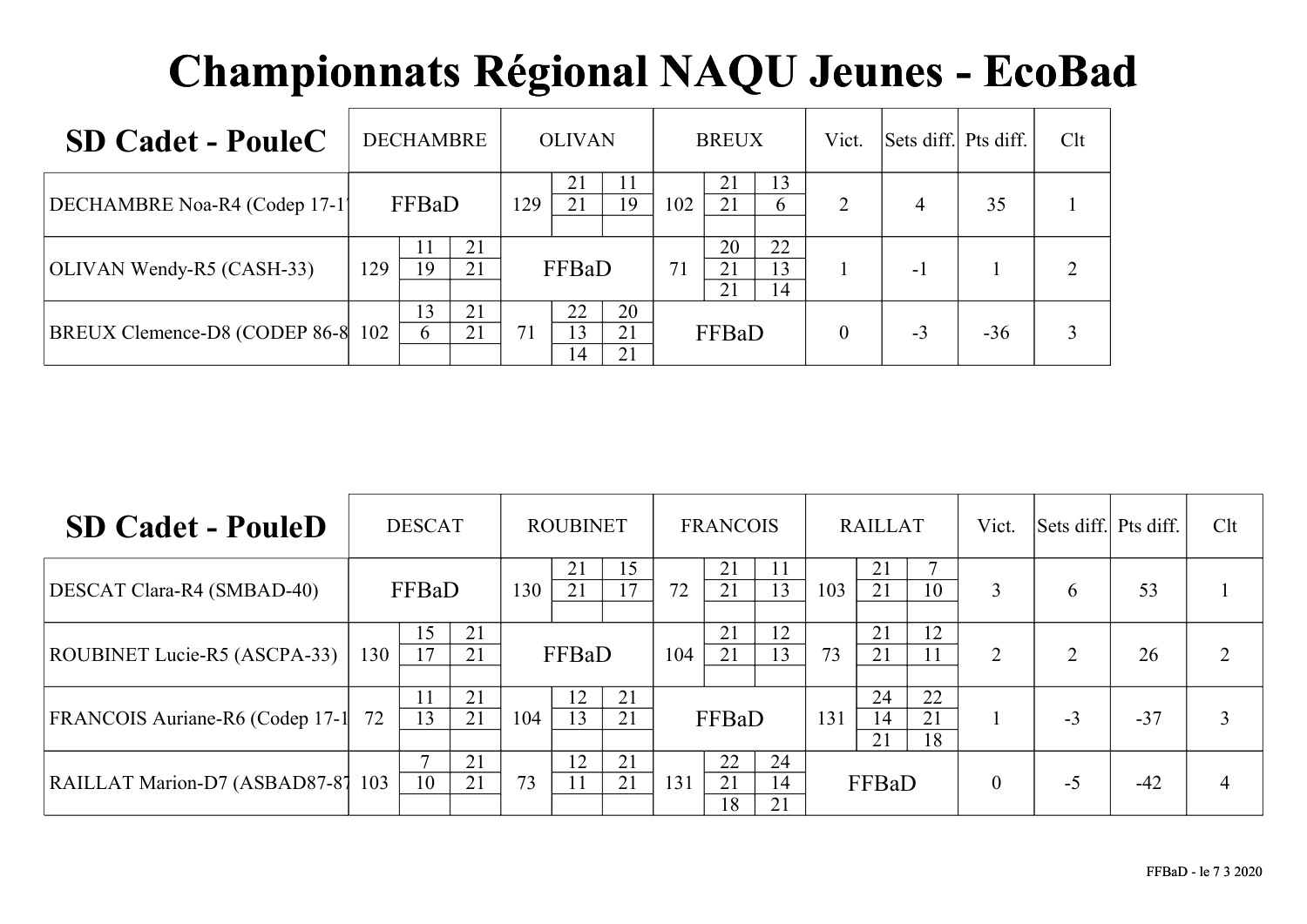| <b>SD Junior - PouleA</b>          | <b>CHAMBARETAU</b> |          |          |     | <b>MESSY</b> |          | <b>FRAISSE</b> |          |             | Vict.    | Sets diff. Pts diff. |          | Clt |
|------------------------------------|--------------------|----------|----------|-----|--------------|----------|----------------|----------|-------------|----------|----------------------|----------|-----|
| 1-CHAMBARETAUD Louane-R4 (U        |                    | FFBaD    |          | 241 | 20<br>15     | 22<br>21 | 225            | 21<br>21 | 17<br>17    |          | $\Omega$             | $\theta$ |     |
| MESSY Camille-D7 (CODEP 86-86) 241 |                    | 22<br>21 | 20<br>15 |     | FFBaD        |          | 194            | 21<br>21 | $\mathbf Q$ | 2        | 4                    | 36       |     |
| FRAISSE Louison-D8 (USB-33)        | 225                | 17<br>17 | 21<br>21 | 194 |              | 21<br>21 |                | FFBaD    |             | $\theta$ | -4                   | $-36$    |     |

| <b>SD Junior - PouleB</b>          | <b>BORDAS</b> |                |                |     | <b>PENAUD</b>  |                | <b>GAULTIER</b> |                |                | Vict.          | Sets diff. Pts diff. |       | Clt |
|------------------------------------|---------------|----------------|----------------|-----|----------------|----------------|-----------------|----------------|----------------|----------------|----------------------|-------|-----|
| 2-BORDAS Noa-R5 (BCR-24)           | FFBaD         |                |                | 226 | 16<br>21<br>21 | 21<br>13<br>17 | 242             | 21<br>22<br>11 | 13<br>24<br>21 |                |                      |       |     |
| PENAUD Clara-R6 (BCI-87)           | 226           | 21<br>13       | 16<br>21<br>21 |     | FFBaD          |                | 195             | 21             | 23<br>21       | $\theta$       | $-3$                 | $-23$ |     |
| GAULTIER Eileen-D8 (CODEP 86-8 242 |               | 13<br>24<br>21 | 21<br>22<br>11 | 195 | 23<br>21       | 21             |                 | FFBaD          |                | $\overline{2}$ |                      | 20    |     |